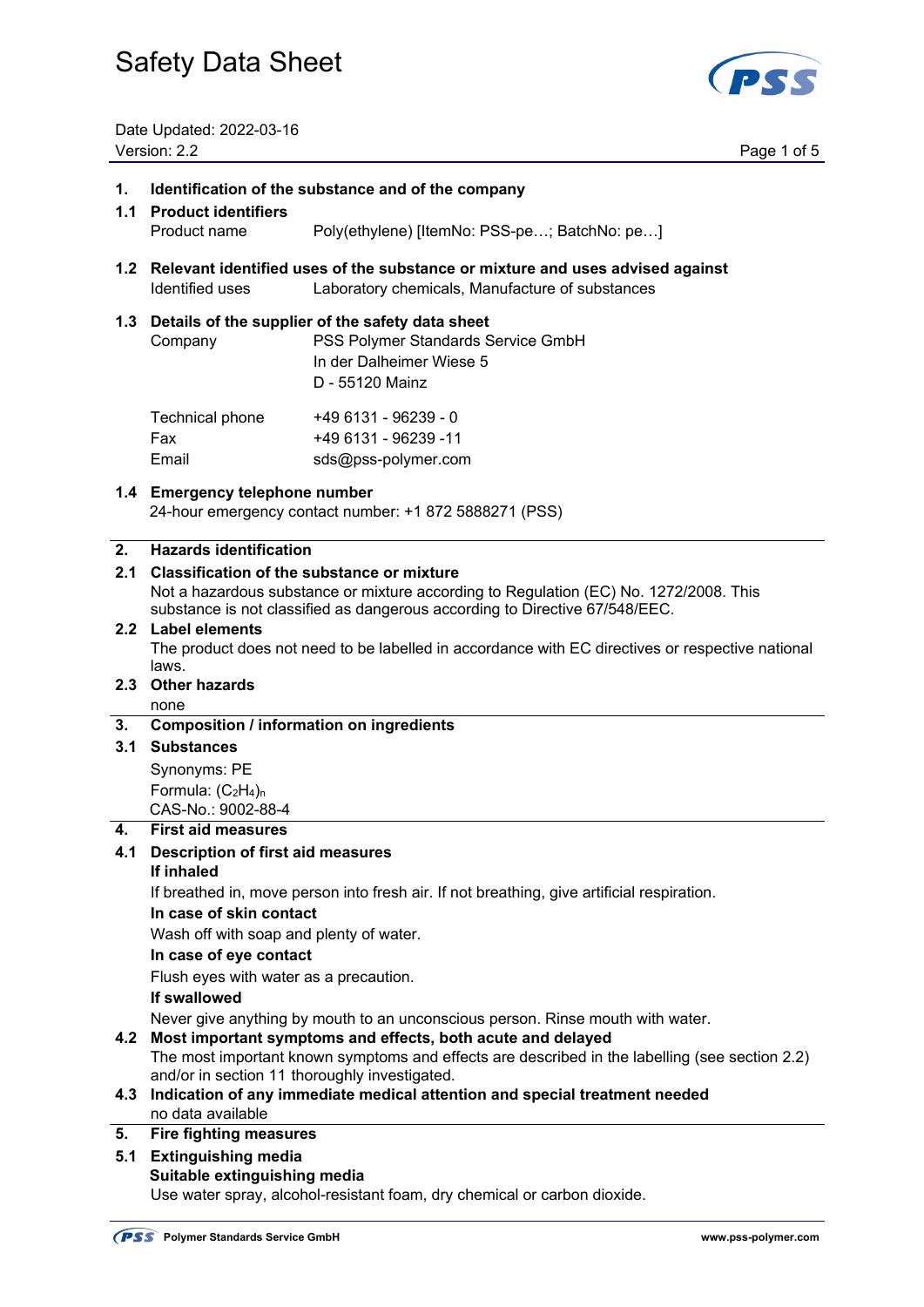| Product name:            | Poly(ethylene) |
|--------------------------|----------------|
| Date Updated: 2022-03-16 |                |
| Version: 2.2             |                |



Page 2 of 5

|     | 5.2 Special hazards arising from the substance or mixture                                                                                                                                                                                                                                                               |
|-----|-------------------------------------------------------------------------------------------------------------------------------------------------------------------------------------------------------------------------------------------------------------------------------------------------------------------------|
|     | no data available                                                                                                                                                                                                                                                                                                       |
|     | 5.3 Advice for fire fighters                                                                                                                                                                                                                                                                                            |
|     | Wear self-contained breathing apparatus for fire fighting if necessary.                                                                                                                                                                                                                                                 |
|     | 5.4 Further information                                                                                                                                                                                                                                                                                                 |
|     | no data available                                                                                                                                                                                                                                                                                                       |
| 6.  | <b>Accidental release measures</b>                                                                                                                                                                                                                                                                                      |
|     | 6.1 Personal precautions, protective equipment and emergency procedures                                                                                                                                                                                                                                                 |
|     | Avoid dust formation. Avoid breathing vapours, mist or gas. For personal protection see section                                                                                                                                                                                                                         |
|     | 8.                                                                                                                                                                                                                                                                                                                      |
|     | 6.2 Environmental precautions                                                                                                                                                                                                                                                                                           |
|     | Do not let product enter drains.                                                                                                                                                                                                                                                                                        |
|     | 6.3 Methods and materials for containment and cleaning up                                                                                                                                                                                                                                                               |
|     | Sweep up and shovel. Keep in suitable, closed containers for disposal.                                                                                                                                                                                                                                                  |
|     | 6.4 Reference to other sections<br>For disposal see section 13.                                                                                                                                                                                                                                                         |
| 7.  | <b>Handling and storage</b>                                                                                                                                                                                                                                                                                             |
|     | 7.1 Precautions for safe handling                                                                                                                                                                                                                                                                                       |
|     | Provide appropriate exhaust ventilation at places where dust is formed. For precautions see                                                                                                                                                                                                                             |
|     | section 2.2.                                                                                                                                                                                                                                                                                                            |
|     | 7.2 Conditions for safe storage, including any incompatibilities                                                                                                                                                                                                                                                        |
|     | Store in cool place. Keep container tightly closed in a dry and well-ventilated place.                                                                                                                                                                                                                                  |
|     | 7.3 Specific end use(s)                                                                                                                                                                                                                                                                                                 |
|     | A part from the uses mentioned in section 1.2 no other specific uses are stipulated.                                                                                                                                                                                                                                    |
| 8.  | Exposure controls / personal protection                                                                                                                                                                                                                                                                                 |
| 8.1 | <b>Control parameters</b>                                                                                                                                                                                                                                                                                               |
|     | Components with workplace control parameters                                                                                                                                                                                                                                                                            |
|     | 8.2 Exposure controls                                                                                                                                                                                                                                                                                                   |
|     | General industrial hygiene practice.                                                                                                                                                                                                                                                                                    |
|     | Personal protective equipment                                                                                                                                                                                                                                                                                           |
|     | <b>Eye/face protection</b>                                                                                                                                                                                                                                                                                              |
|     | Use equipment for eye protection tested and approved under appropriate government standards<br>such as NIOSH (US) or EN 166(EU).                                                                                                                                                                                        |
|     | <b>Skin protection</b>                                                                                                                                                                                                                                                                                                  |
|     | Handle with gloves. Gloves must be inspected prior to use. Use proper glove removal technique<br>(without touching glove's outer surface) to avoid skin contact with this product. Dispose of<br>contaminated gloves after use in accordance with applicable laws and good laboratory practices.<br>Wash and dry hands. |
|     | The selected protective gloves have to satisfy the specifications of EU Directive 89/686/EEC and                                                                                                                                                                                                                        |
|     | the standard EN 374 derived from it.                                                                                                                                                                                                                                                                                    |
|     | <b>Full contact</b>                                                                                                                                                                                                                                                                                                     |
|     | Material: Nitrile rubber                                                                                                                                                                                                                                                                                                |
|     | Minimum layer thickness: 0,11 mm                                                                                                                                                                                                                                                                                        |
|     | Break through time: 480 min                                                                                                                                                                                                                                                                                             |
|     | Material tested: Dermatril® (KCL 740)                                                                                                                                                                                                                                                                                   |
|     | <b>Splash contact</b>                                                                                                                                                                                                                                                                                                   |
|     | Material: Nitrile rubber                                                                                                                                                                                                                                                                                                |
|     | Minimum layer thickness: 0,11 mm                                                                                                                                                                                                                                                                                        |
|     | Break through time: 480 min                                                                                                                                                                                                                                                                                             |
|     | If used in solution, or mixed with other substances, and under conditions which differ from EN<br>374, contact the supplier of the CE approved gloves. This recommendation is advisory only and<br>must be evaluated by an industrial hygienist and safety officer familiar with the specific situation                 |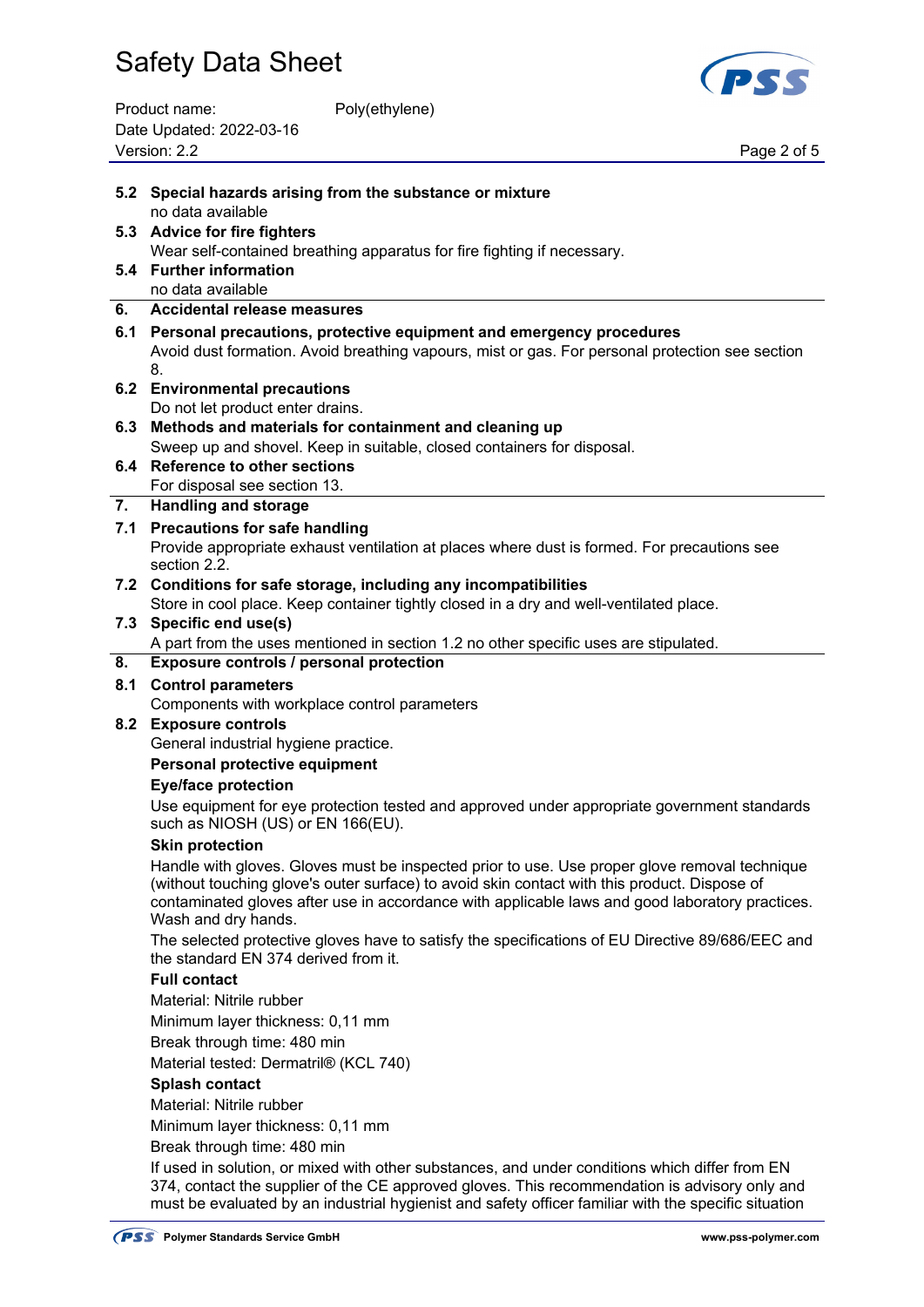| Product name:            | Poly(ethylene) |             |
|--------------------------|----------------|-------------|
| Date Updated: 2022-03-16 |                |             |
| Version: 2.2             |                | Page 3 of 5 |

 of anticipated use by our customers. It should not be construed as offering an approval for any specific use scenario.

## **Body Protection**

 Choose body protection in relation to its type, to the concentration and amount of dangerous substances, and to the specific work-place., The type of protective equipment must be selected according to the concentration and amount of the dangerous substance at the specific workplace.

## **Respiratory protection**

 Respiratory protection is not required. Where protection from nuisance levels of dusts are desired, use type N95 (US) or type P1 (EN 143) dust masks. Use respirators and components tested and approved under appropriate government standards such as NIOSH (US) or CEN (EU).

## **Control of environmental exposure**

Do not let product enter drains.

## **9. Physical and chemical properties**

## **9.1 Information on basic physical and chemical properties**

|     | Appearance                                   | Form: viscous to solid |
|-----|----------------------------------------------|------------------------|
|     | Odour                                        | no data available      |
|     | <b>Odour Threshold</b>                       | no data available      |
|     | рH                                           | no data available      |
|     | Melting point/freezing point                 | no data available      |
|     | Initial boiling point and boiling range      | no data available      |
|     | <b>Flash Point</b>                           | no data available      |
|     | Evaporation rate                             | no data available      |
|     | Flammability                                 | no data available      |
|     | Upper/lower flammability or explosive limits | no data available      |
|     | Vapour pressure                              | no data available      |
|     | Vapour density                               | no data available      |
|     | Relative density                             | no data available      |
|     | Water solubility                             | no data available      |
|     | Partition coefficient: n- Octanol/Water      | no data available      |
|     | Auto ignition temperature                    | no data available      |
|     | Decomposition temperature                    | no data available      |
|     | Viscosity                                    | no data available      |
|     | <b>Explosive properties</b>                  | no data available      |
|     | Oxidizing properties                         | no data available      |
| 9.2 | Other safety information                     |                        |
|     | no data available                            |                        |
| 10. | <b>Stability and reactivity</b>              |                        |
|     | 10.1 Reactivity                              |                        |
|     | no data available                            |                        |
|     | <b>10.2 Chemical stability</b>               |                        |
|     | no data available                            |                        |

## **10.3 Possibility of hazardous reactions**  no data available

- **10.4 Conditions to avoid**  no data available
- **10.5 Incompatible materials** 
	- no data available

## **10.6 Hazardous decomposition products**  Other decomposition products - no data available In the event of fire: see section 5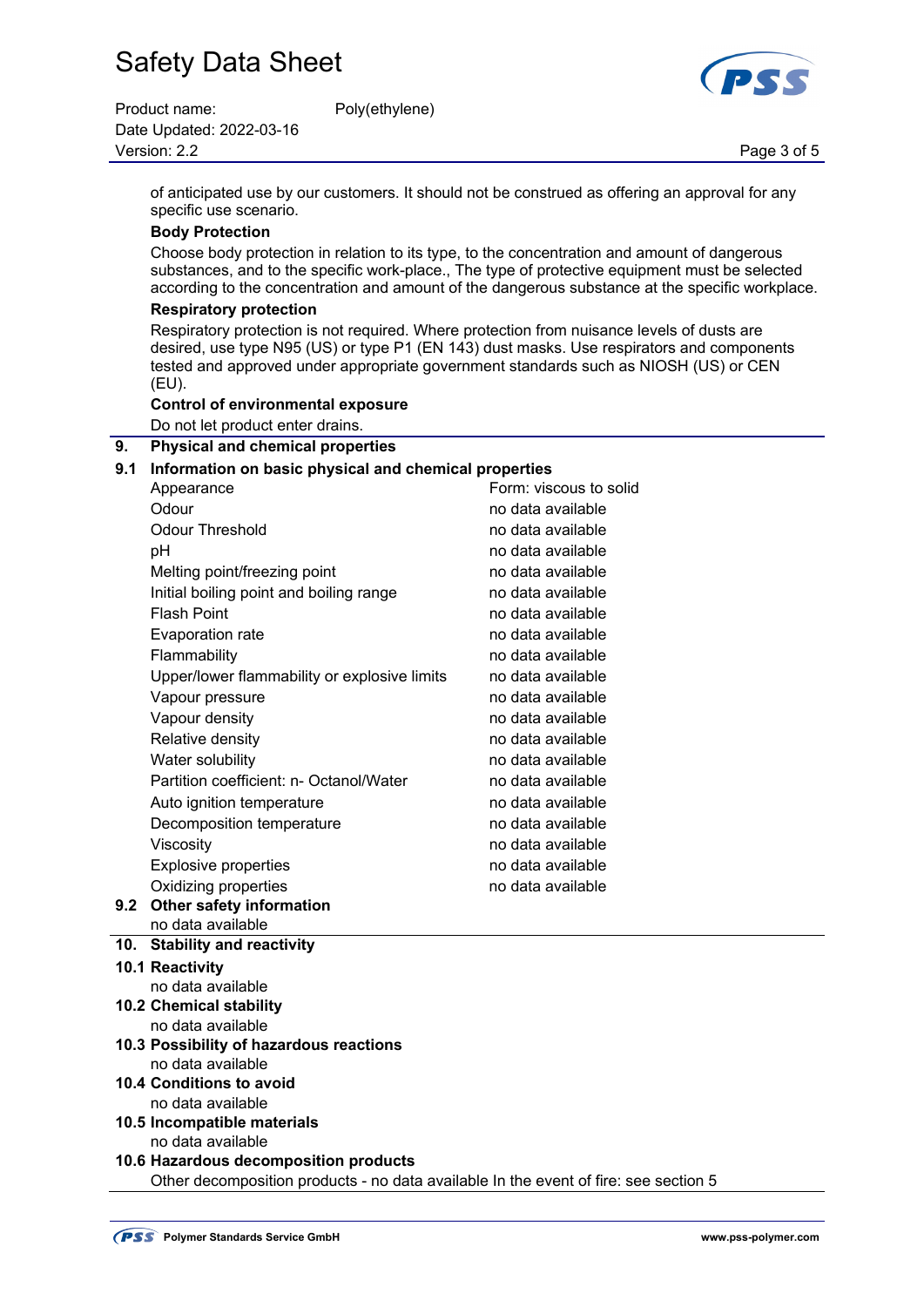

Product name: Poly(ethylene) Date Updated: 2022-03-16 Page 4 of 5<br>Version: 2.2 Page 4 of 5

| 11. Toxicological information                                              |         |                                                                                                   |
|----------------------------------------------------------------------------|---------|---------------------------------------------------------------------------------------------------|
| 11.1 Information on toxicological effects                                  |         |                                                                                                   |
| <b>Acute toxicity</b>                                                      |         |                                                                                                   |
| no data available                                                          |         |                                                                                                   |
| <b>Skin corrosion/irritation</b>                                           |         |                                                                                                   |
| no data available                                                          |         |                                                                                                   |
| Serious eye damage/eye irritation                                          |         |                                                                                                   |
| no data available                                                          |         |                                                                                                   |
| Respiratory or skin sensitisation                                          |         |                                                                                                   |
| no data available                                                          |         |                                                                                                   |
| <b>Germ cell mutagenicity</b>                                              |         |                                                                                                   |
| Carcinogenicity                                                            |         |                                                                                                   |
|                                                                            |         | IARC: No component of this product presents at levels greater than or equal to 0.1% is identified |
| as probable, possible or confirmed human carcinogen by IARC.               |         |                                                                                                   |
| <b>Reproductive toxicity</b>                                               |         |                                                                                                   |
| no data available                                                          |         |                                                                                                   |
| Specific target organ toxicity - single exposure<br>no data available      |         |                                                                                                   |
|                                                                            |         |                                                                                                   |
| Specific target organ toxicity - repeated exposure<br>no data available    |         |                                                                                                   |
|                                                                            |         |                                                                                                   |
| <b>Aspiration hazard</b><br>no data available                              |         |                                                                                                   |
| <b>Additional Information</b>                                              |         |                                                                                                   |
| RTECS: not available                                                       |         |                                                                                                   |
|                                                                            |         | To the best of our knowledge, the chemical, physical, and toxicological properties have not been  |
| thoroughly investigated.                                                   |         |                                                                                                   |
| 12. Ecological information                                                 |         |                                                                                                   |
| 12.1 Toxicity                                                              |         |                                                                                                   |
| no data available                                                          |         |                                                                                                   |
| 12.2 Persistence and degradability                                         |         |                                                                                                   |
| no data available                                                          |         |                                                                                                   |
| 12.3 Bio accumulative potential                                            |         |                                                                                                   |
| no data available                                                          |         |                                                                                                   |
| 12.4 Mobility in soil                                                      |         |                                                                                                   |
| no data available<br>12.5 Results of PBT and vPvB assessment               |         |                                                                                                   |
| no data available                                                          |         |                                                                                                   |
| 12.6 Other adverse effects                                                 |         |                                                                                                   |
| no data available                                                          |         |                                                                                                   |
| 13. Disposal considerations                                                |         |                                                                                                   |
| 13.1 Waste treatment methods                                               |         |                                                                                                   |
| <b>Product</b>                                                             |         |                                                                                                   |
| Offer surplus and non-recyclable solutions to a licensed disposal company. |         |                                                                                                   |
| <b>Contaminated packaging</b>                                              |         |                                                                                                   |
| Dispose of as unused product.                                              |         |                                                                                                   |
| 14. Transport information                                                  |         |                                                                                                   |
| 14.1 UN number                                                             |         |                                                                                                   |
| ADR/RID: -                                                                 | IMDG: - | IATA: -                                                                                           |
| 14.2 UN proper shipping name                                               |         |                                                                                                   |
| ADR/RID:<br>Not dangerous goods                                            |         |                                                                                                   |